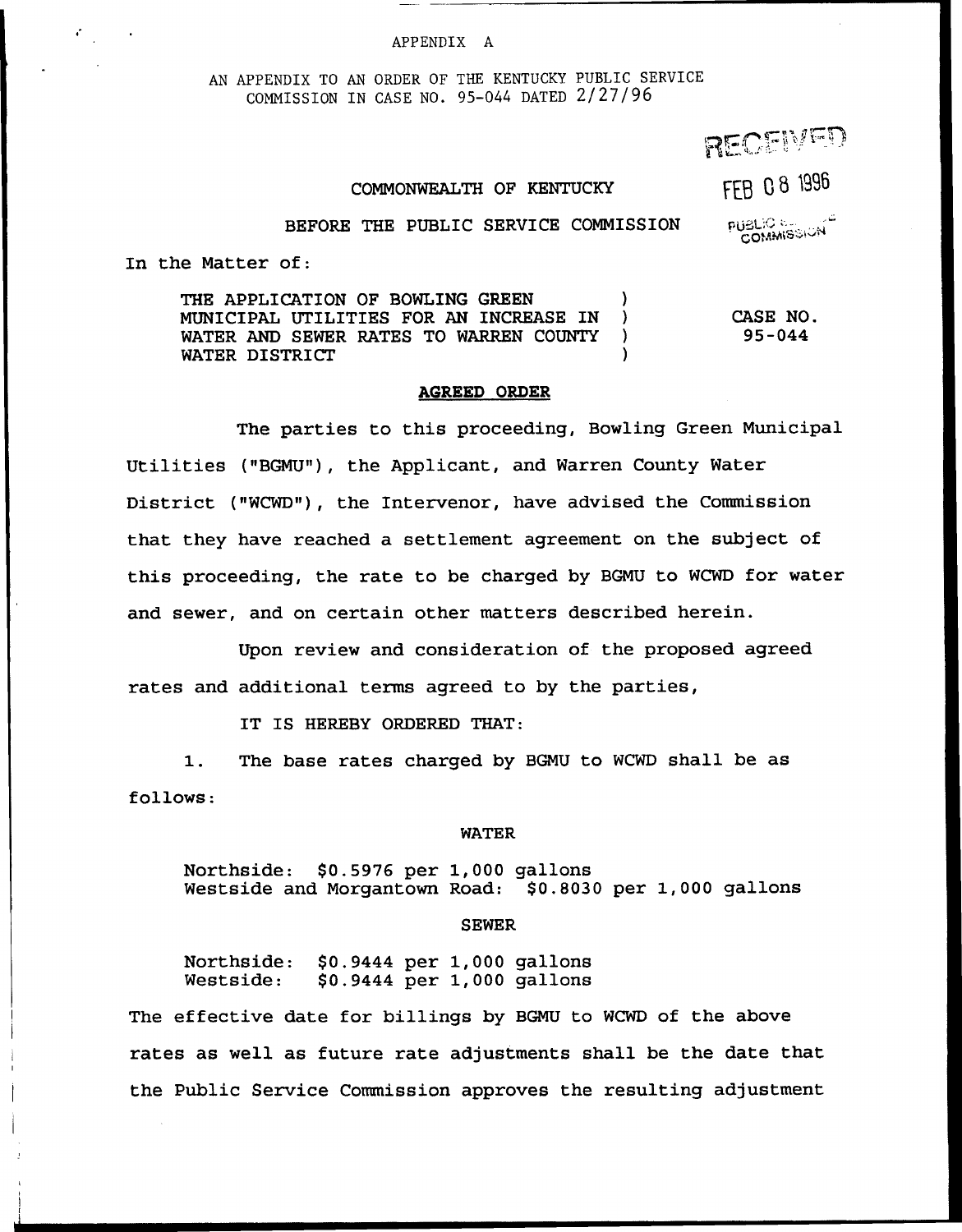in the rates charged by WCWD to its customers. The WCWD shall file its petition to adjust the rates for its customers, simultaneously with filing of any future joint petitions or agreed orders adjusting rates between the utilities.

2. The aforementioned base rates from BGMU to WCWD were calculated utilizing the methodology set forth in Exhibit "A" which is attached hereto and incorporated herein by reference. The methodology set forth in Exhibit "A" shall be utilized to calculate future adjustments to the base rates of BGMU to WCWD, with the first such preliminary calculation being made as soon as BGNU's trial balances are available in 1996 for the month ending its fiscal year which is June 30, 1996. The rate generated by the trial balance will be a preliminary base rate, with the final base rate being determined by utilizing BGMU's audited financial statements. Thereafter designated representatives of BGNU and WCWD will meet biannually to calculate both the preliminary base rate and the final base rate adjustments which shall be submitted to the members of the Committee hereinafter established for final recommendation. The Committee shall submit its final recommendation to the governing bodies of the utilities within fifteen (15) days of the date the proposed rate adjustments are submitted to its members. The adjustment for the base rate shall be determined biannually as provided above, with the effective date being the date that the Public Service Commission approves the change in the rates charged by WCWD to its customers in the manner set forth in Paragraph 1 above.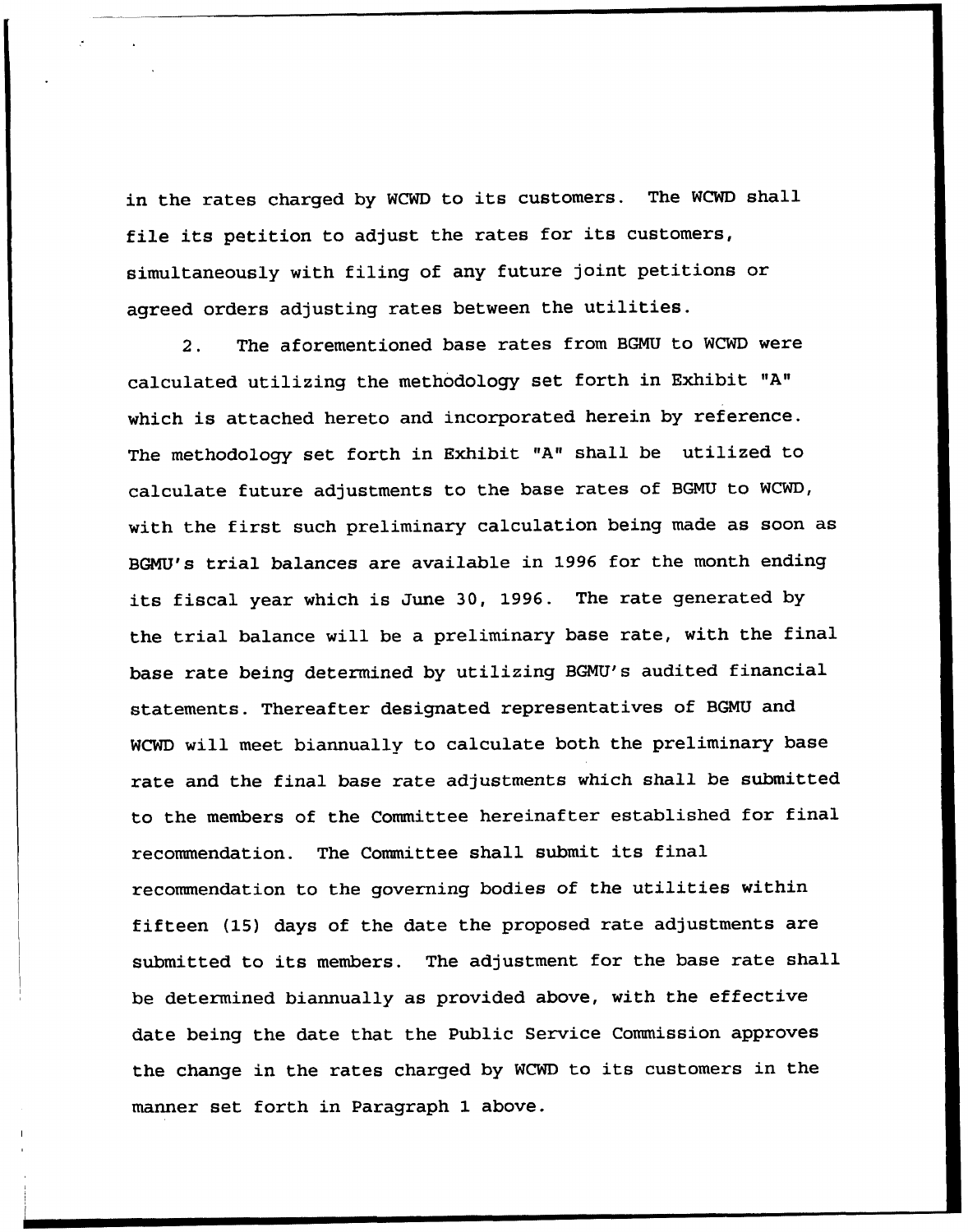3. BGNU's base rate provided for above may be further adjusted at any time as a result of capital improvements made within the system of BGNU, with the cost of said improvements being allocated based upon factors creating the need for the capital improvements and the benefits derived by each utility from same, with BGNU and WCWD being responsible for their proportionate costs. The payment of the proportionate costs of BGMU shall be borne by its customers. The payment of the proportionate costs of WCWD shall be made either in the form of a direct payment to BGMU for its portion of the capital improvement or an increase in the base rates paid by WCWD to BGMU or in such other manner as shall be recommended by the Joint Engineering, Planning and Finance Committee {"Committee") to the governing bodies of the utilities as hereinafter provided.

4. BGNU and WCWD shall jointly create the Committee consisting of two members of the board of each utility which shall be advised and supported by members of the staffs of each which shall meet at least quarterly to oversee the development and implementation of a long range plan for development and expansion of water and sewer service from BGNU to WCWD, to include the engineering and financing of the necessary capital improvements needed for such service. All future capital improvements of BGNU that result from the need for increased service by BGNU to WCWD and all future capital improvements of WCWD which have a direct impact on BGMU's service to WCWD shall be reviewed by the Committee in an effort to provide the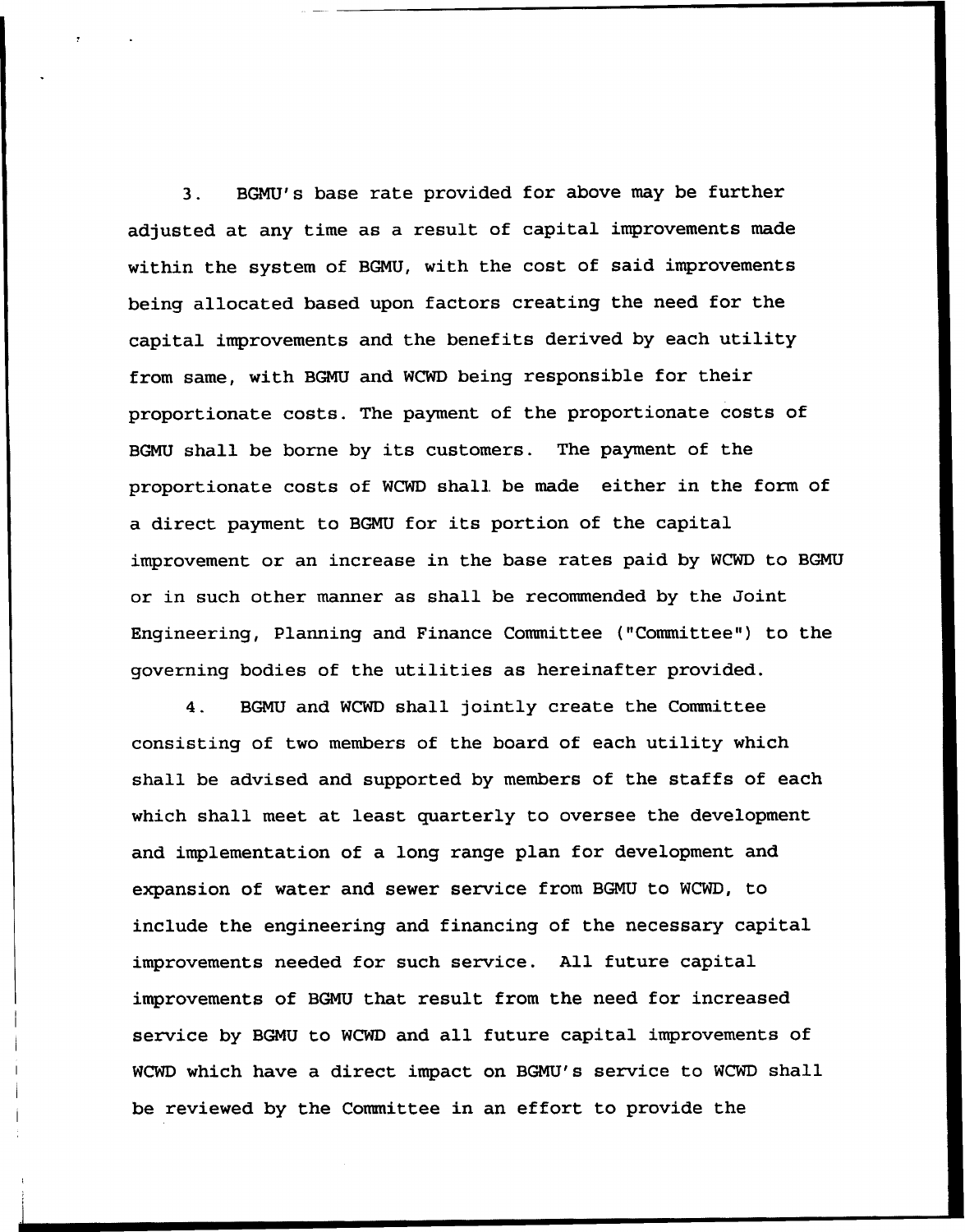customers of both utilities the best service at the least cost. The Committee shall recommend allocation of the cost of the future capital improvements of BGMU in accordance with Paragraph 3. The improvements made in the service area of each utility shall be owned by such utility regardless of the source of payment for the capital impxovement, unless the parties otherwise agree. Future capital improvements needed for increased service by BGNU to WCWD shall only be made after the method and, time for payment of such capital improvements are recommended by the Committee and approved by the respective governing bodies of BGNU and WCWD. Any rate adjustments with respect to capital improvements shall become effective on the dates agreed upon by the governing bodies of BGNU and WCWD and approved by the Public Service Commission of the rates charged by WCWD to its customers in the manner set forth in Paragraph 1 above. The Committee shall also, at the request of either BGNU or WCWD, review the methodology utilized to establish future base rate adjustments.

5. In the event that BGNU or WCWD determine that the aforementioned methodology to establish a base rate needs adjustment or in the event that they cannot agree on the allocation of cost for the capital improvements, then either BGNU or WCWD may seek relief from the Public Service Commission.

6. This proceeding shall be removed from the active docket of the Public Service Commission as settled.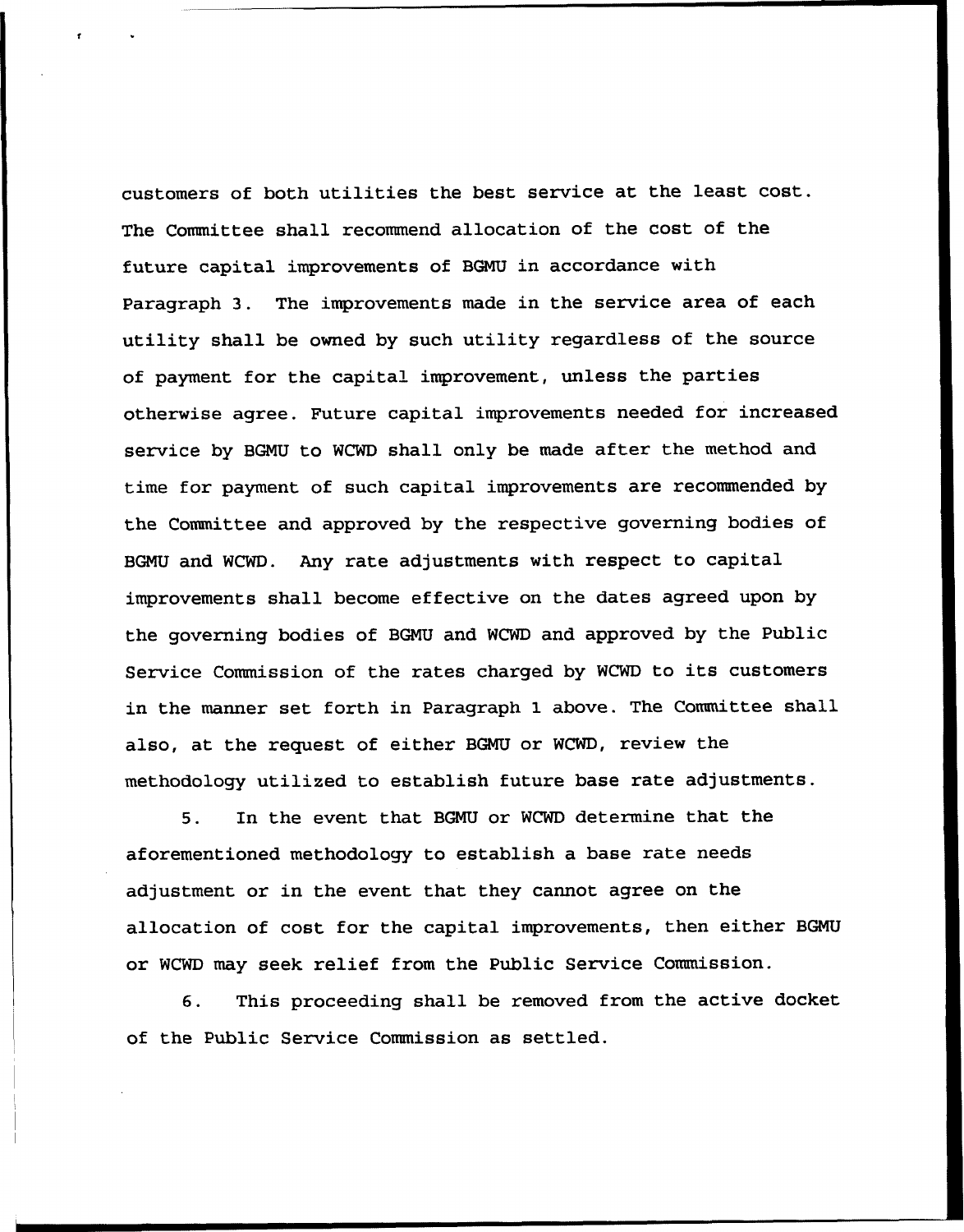Done at Frankfort, Kentucky, this \_\_\_\_ day of February

1996.

HAVE SEEN AND AGREE: M. STEPHEN PITT

Board Chairman? Bowling

Auc

Board Assistant Secretary, Warren County Water District

FRANK F. CHUPPE WYATT, TARRANT & COMBS CITIZENS PLAZA LOUISVILLE, KY 40202 (502) 580-5235 AND BELL, ORR, AYERS AND MOORE 1010 COLLEGE ST., P.O. BOX 738 BOWLING GREEN, KY 42102-0738  $(502)$  781-8111

Henry Bard Chairman, Board Chairman, Board Chairman, Board Chairman, Bowling<br>George E. Strickler, Jr.

Attorneys for Bowling Green Municipal Utilities

/

ENGLISH, LUCAS, PRIEST AND OWSLEY 1101 COLLEGE ST., P.O. BOX 770 BOWLING. GREEN-; XY 42102-0770  $(502) - 781 - 6500$ 

Charles E. English, Attorney for Warren County<br>Water District

By the Commission

ATTEST:

Executive Director